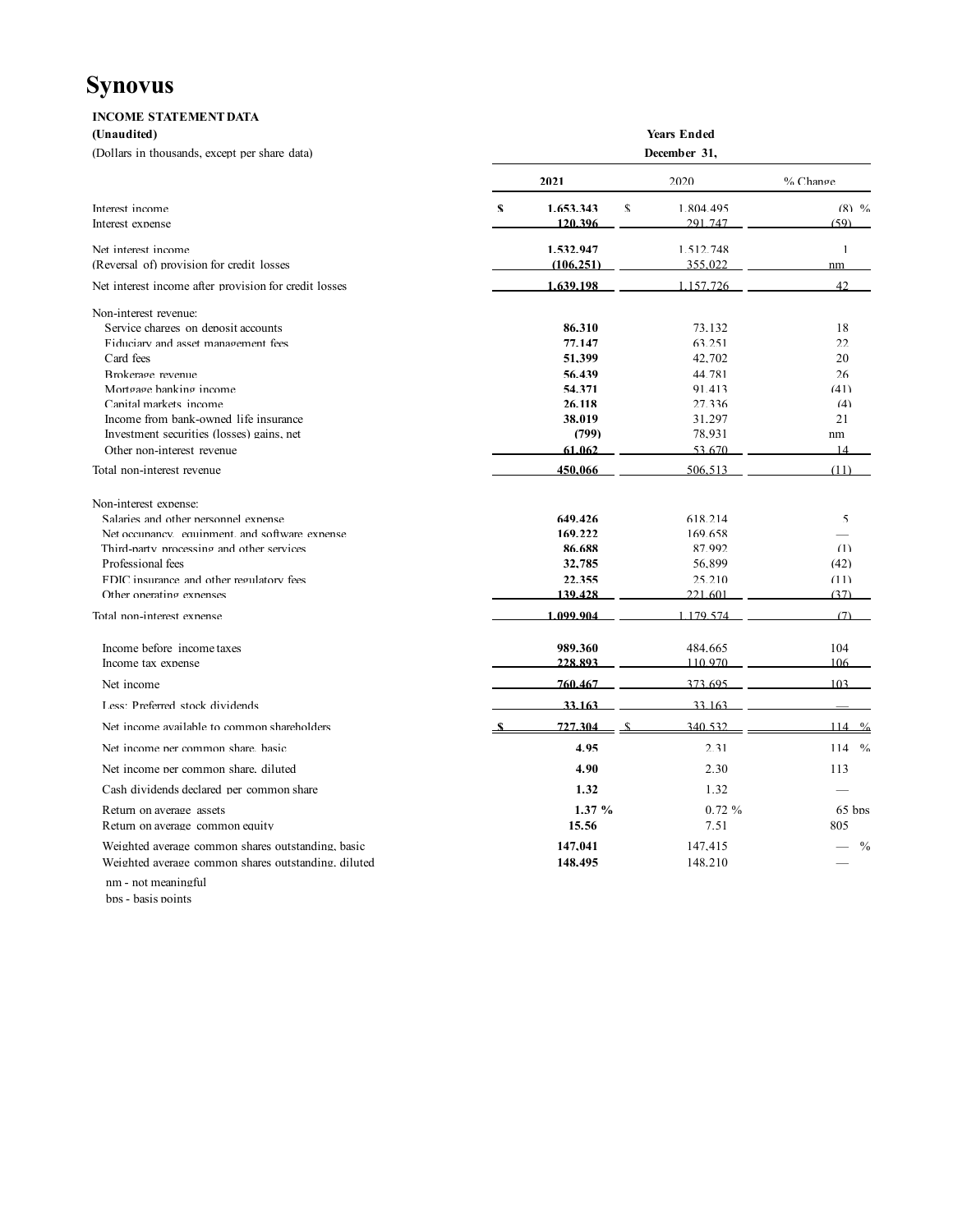## **INCOME STATEMENT DATA**

**(Unaudited)**

| (Dollars in thousands, except per share data)                    |                     | 2021               | 2020                | r ourth<br>Quarter  |                   |                       |
|------------------------------------------------------------------|---------------------|--------------------|---------------------|---------------------|-------------------|-----------------------|
|                                                                  | Fourth<br>Ouarter   | Third Quarter      | Second<br>Quarter   | First Ouarter       | Fourth<br>Quarter | 21 vs '20<br>% Change |
| Interest income<br>Interest exnense                              | \$418.279<br>25.966 | 412.504<br>27.587  | 412.743<br>30.883   | 409.817<br>35.960   | 433.479<br>47 547 | $(4)$ %<br>(45)       |
| Net interest income<br>(Reversal of) provision for credit losses | 392.313<br>(55,210) | 384.917<br>(7.868) | 381.860<br>(24.598) | 373.857<br>(18.575) | 385.932<br>11.066 | $\mathcal{L}$         |
| Net interest income after provision for credit losses            | 447.523             | 392,785            | 406.458             | 392.432             | 374,866           | nm<br>19              |
| Non-interest revenue:                                            |                     |                    |                     |                     |                   |                       |
| Service charges on denosit accounts                              | 22.221              | 22.641             | 21.414              | 20.033              | 19.063            | 17                    |
| Fiduciary and asset management fees                              | 20.602              | 19.786             | 18.805              | 17.954              | 17.242            | 19                    |
| Card fees                                                        | 12,861              | 13.238             | 13,304              | 11.996              | 11.743            | 10                    |
| Brokerage revenue                                                | 14.795              | 14.745             | 13.926              | 12.974              | 11.794            | 25                    |
| Mortgage hanking income                                          | 7.059               | 11.155             | 13.842              | 22.315              | 24.426            | (71)                  |
| Canital markets income                                           | 7.188               | 8.089              | 3.335               | 7.505               | 4.352             | 65                    |
| Income from bank-owned life insurance                            | 15.168              | 6.820              | 7.188               | 8.843               | 9.725             | 56                    |
| Investment securities gains (losses), net                        | 230                 | 962                |                     | (1.990)             | 2.337             | nm                    |
| Other non-interest revenue                                       | 16.944              | 17.519             | 15.273              | 11 326              | 14 079            | 20                    |
| Total non-interest revenue                                       | 117.068             | 114.955            | 107.087             | 110.956             | 114.761           | $\mathcal{D}$         |
| Non-interest expense:                                            |                     |                    |                     |                     |                   |                       |
| Salaries and other nersonnel exnense                             | 167.018             | 160.364            | 160.567             | 161.477             | 153.946           | $\mathbf{R}$          |
| Net occupancy, equipment, and software expense.                  | 42.780              | 43.483             | 41.825              | 41.134              | 44.183            | (3)                   |
| Third-party processing and other services                        | 22.791              | 19.446             | 24.419              | 20.032              | 20.799            | 10                    |
| Professional fees                                                | 9.014               | 6.739              | 7.947               | 9.084               | 17.541            | (49)                  |
| FDIC insurance and other regulatory fees                         | 6.016               | 5.212              | 5.547               | 5.579               | 6.288             | (4)                   |
| Other operating expenses                                         | 47.588              | 31.788             | 30.226              | 29.828              | 59.741            | (20)                  |
| Total non-interest expense                                       | 295.207             | 267.032            | 270.531             | 267 134             | 302.498           | (2)                   |
| Income before income taxes                                       | 269.384             | 240.708            | 243.014             | 236.254             | 187.129           | 44                    |
| Income tax expense                                               | 68.983              | 53.935             | 56.814              | 49 161              | 36.720            | 88                    |
| Net income                                                       | 200.401             | 186.773            | 186.200             | 187.093             | 150.409           | 33                    |
| Less: Preferred stock dividends                                  | 8,291               | 8,291              | 8,291               | 8,291               | 8,291             |                       |
| Net income available to common shareholders                      | \$192.110           | 178.482            | 177.909             | 178.802             | 142.118           | 35                    |
| Net income per common share, basic                               | \$<br>1.32          | 1.22               | 1.20                | 1.20                | 0.96              | $\frac{0}{0}$<br>37   |
| Net income ner common share, diluted                             | 1.31                | 1.21               | 1.19                | 1.19                | 0.96              | 37                    |
| Cash dividends declared ner common share                         | 0.33                | 0.33               | 0.33                | 0.33                | 0.33              |                       |
| Return on average assets *                                       | 1.40%               | 1.34               | 1.36                | 1.40                | 1.11              | $29$ bps              |
| Return on average common equity *                                | 16.11               | 14.96              | 15.40               | 15.77               | 12.31             | 380                   |
| Weighted average common shares outstanding, basic                | 145,316             | 146,308            | 148,113             | 148,467             | 147,744           | $(2)$ %               |
| Weighted average common shares outstanding, diluted              | 146,793             | 147,701            | 149,747             | 149,780             | 148,725           | (1)                   |

Fourth

nm - not meaningful

bps - basis points

\* - ratios are annualized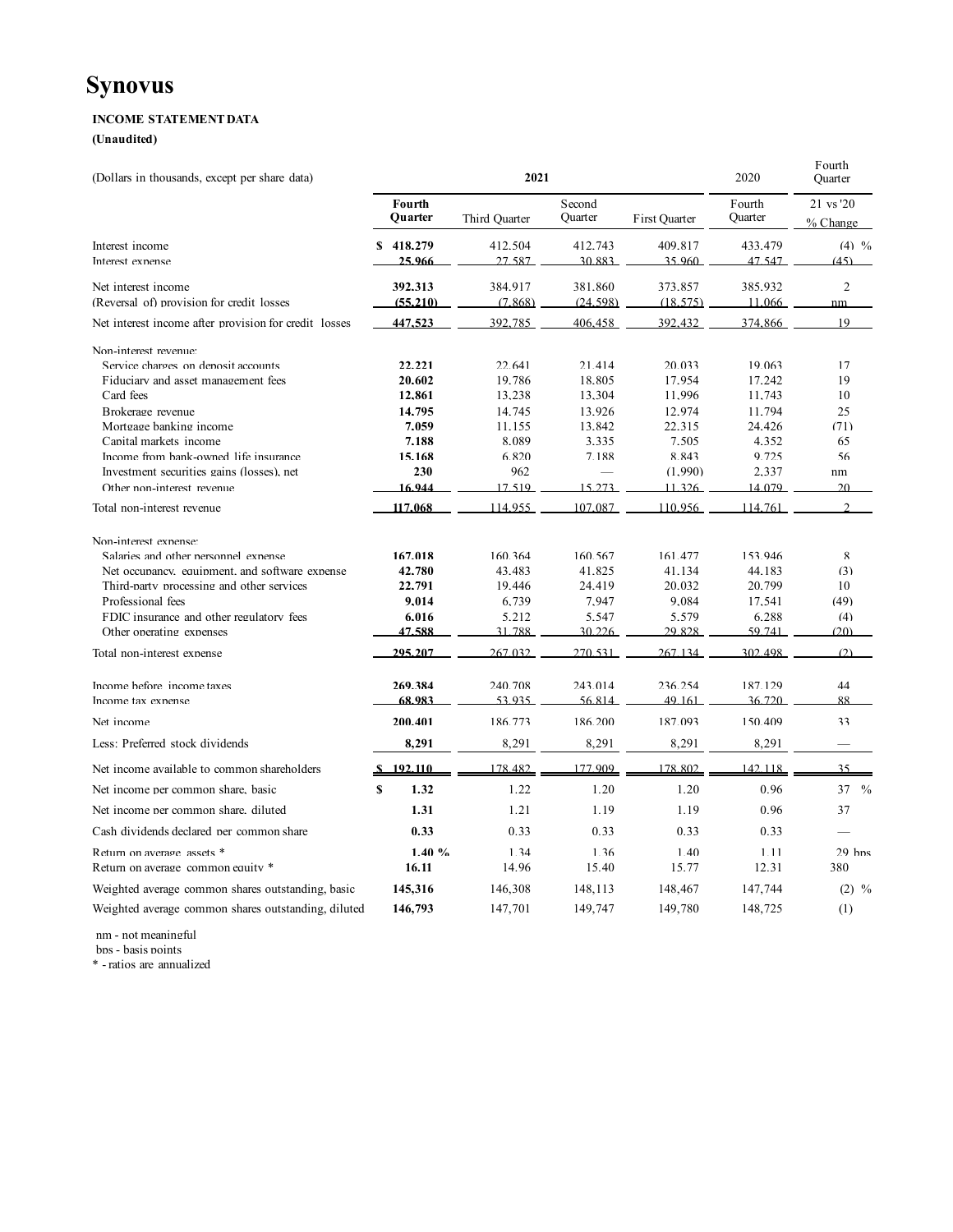# **Synovus**

| <b>BALANCE SHEET DATA</b>                                                                                                                                                                | December 31, 2021 | September 30, 2021         |      | December 31, 2020 |
|------------------------------------------------------------------------------------------------------------------------------------------------------------------------------------------|-------------------|----------------------------|------|-------------------|
| (Unaudited)                                                                                                                                                                              |                   |                            |      |                   |
| (In thousands, except share data)                                                                                                                                                        |                   |                            |      |                   |
| <b>ASSETS</b>                                                                                                                                                                            |                   |                            |      |                   |
| Cash and due from banks                                                                                                                                                                  | \$<br>432,925     | 483,035 \$<br>-S           |      | 531,579           |
| Interest-bearing funds with Federal Reserve Bank                                                                                                                                         | 2,479,006         | 2,103,497                  |      | 3,586,565         |
| Interest earning deposits with banks                                                                                                                                                     | 25,535            | 23,261                     |      | 20,944            |
| Federal funds sold and securities purchased under resale agreements                                                                                                                      | 72,387            | 77,627                     |      | 113,829           |
| Cash and cash equivalents                                                                                                                                                                | 3,009,853         | 2,687,420                  |      | 4,252,917         |
| Investment securities available for sale, at fair value                                                                                                                                  | 10,918,329        | 10,481,071                 |      | 7,962,438         |
| Loans held for sale (\$108,198, \$152,258, and \$216,647 measured at fair value,<br>respectively)                                                                                        | 750,642           | 550,948                    |      | 760,123           |
| Loans, net of deferred fees and costs                                                                                                                                                    | 39,311,958        | 38,341,030                 |      | 38,252,984        |
| Allowance for loan losses                                                                                                                                                                | (427, 597)        | (492, 243)                 |      | (605, 736)        |
| Loans, net                                                                                                                                                                               | 38,884,361        | 37,848,787                 |      | 37,647,248        |
| Cash surrender value of bank-owned life insurance                                                                                                                                        | 1,068,616         | 1,065,256                  |      | 1,049,373         |
| Premises, equipment, and software, net                                                                                                                                                   | 407,241           | 423,933                    |      | 463,959           |
| Goodwill                                                                                                                                                                                 | 452,390           | 452,390                    |      | 452,390           |
| Other intangible assets, net                                                                                                                                                             | 35,596            | 37,975                     |      | 45,112            |
| Other assets                                                                                                                                                                             | 1,790,198         | 1,961,349                  |      | 1,760,599         |
| Total assets                                                                                                                                                                             | \$<br>57,317,226  | -S<br>55,509,129 \$        |      | 54,394,159        |
| LIABILITIES AND SHAREHOLDERS' EQUITY<br>Liabilities:<br>Deposits:                                                                                                                        |                   |                            |      |                   |
|                                                                                                                                                                                          |                   |                            |      |                   |
| Non-interest-bearing deposits                                                                                                                                                            | \$<br>16,392,653  | 15,787,882<br>\$           | - \$ | 13,477,854        |
| Interest-bearing deposits                                                                                                                                                                | 33,034,623        | 31,900,537                 |      | 33,213,717        |
| Total deposits                                                                                                                                                                           | 49, 427, 276      | 47,688,419                 |      | 46,691,571        |
| Federal funds purchased and securities sold under repurchase agreements                                                                                                                  | 264,133           | 262,548                    |      | 227,922           |
| Other short-term borrowings                                                                                                                                                              | 197               |                            |      | 7,717             |
| Long-term debt                                                                                                                                                                           | 1,204,229         | 1,203,761                  |      | 1,202,494         |
| Other liabilities                                                                                                                                                                        | 1,124,591         | 1,101,599                  |      | 1,103,121         |
| Total liabilities                                                                                                                                                                        | 52,020,426        | 50,256,327                 |      | 49,232,825        |
| Shareholders' equity:                                                                                                                                                                    |                   |                            |      |                   |
| Preferred stock – no par value. Authorized 100,000,000 shares; issued<br>22,000,000                                                                                                      | 537,145           | 537,145                    |      | 537,145           |
| Common stock – \$1.00 par value. Authorized 342,857,143 shares; issued<br>169, 383, 758, 169, 170, 589, and 168, 132, 522 outstanding 145, 010, 086,<br>145, 483, 994, and 148, 039, 495 | 169,384           | 169,171                    |      | 168,133           |
| Additional paid-in capital                                                                                                                                                               | 3,892,464         | 3,883,289                  |      | 3,851,208         |
| Treasury stock, at cost – 24,373,672, 23,686,595, and 20,093,027 shares                                                                                                                  | (931, 497)        | (898, 707)                 |      | (731, 806)        |
| Accumulated other comprehensive (loss) income, net                                                                                                                                       | (82, 321)         | (5, 462)                   |      | 158,635           |
| Retained earnings                                                                                                                                                                        | 1,711,625         | 1,567,366                  |      | 1,178,019         |
| Total shareholders' equity                                                                                                                                                               | 5,296,800         | 5,252,802                  |      | 5, 161, 334       |
| Total liabilities and shareholders' equity                                                                                                                                               | \$<br>57,317,226  | $\mathbb{S}$<br>55,509,129 | \$   | 54, 394, 159      |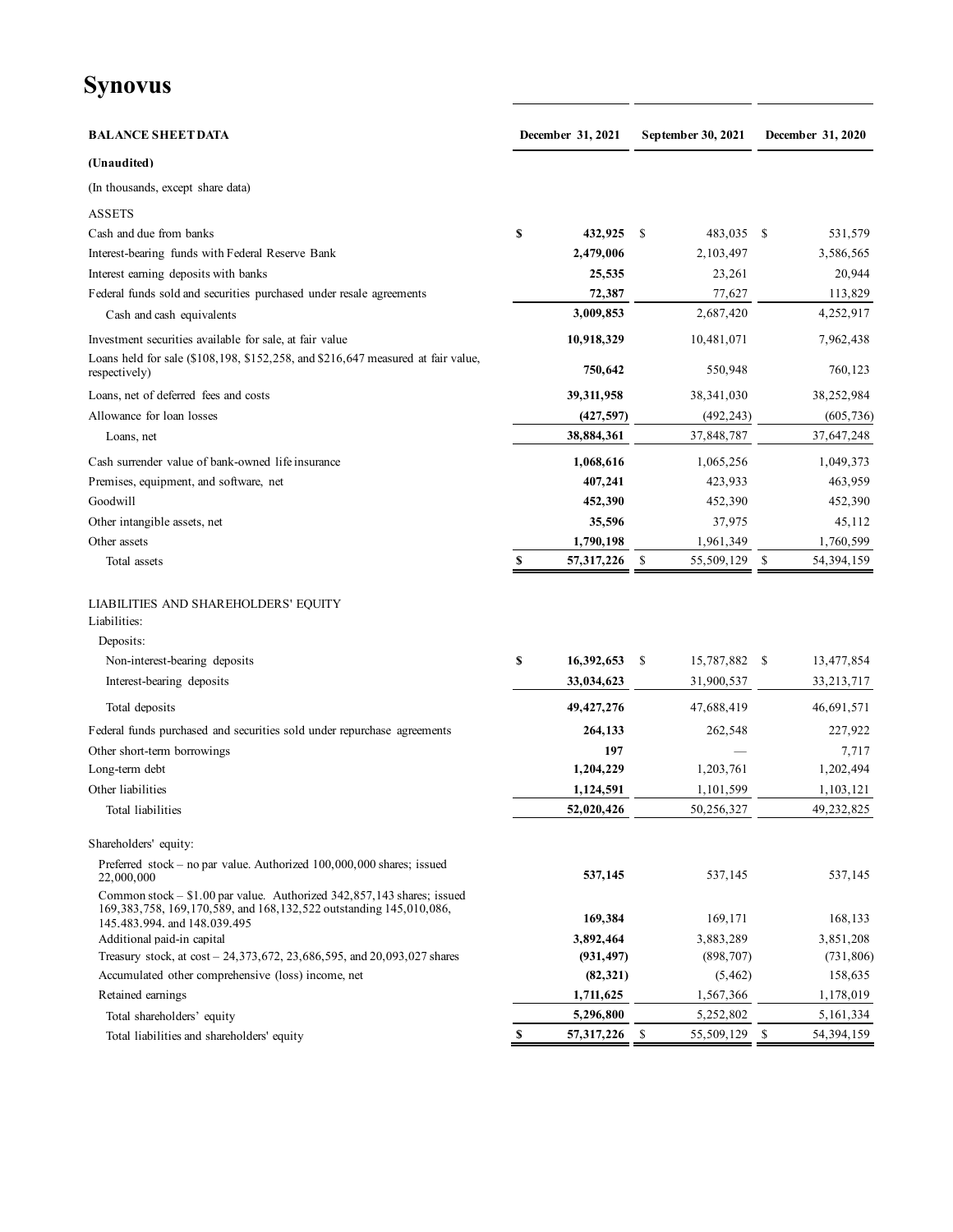## **Synovus AVERAGE BALANCES, INTEREST, AND YIELDS/RATES**

#### **(Unaudited)**

|                                                                                |                        | 2021 |                 | 2020           |    |                        |              |                 |                          |
|--------------------------------------------------------------------------------|------------------------|------|-----------------|----------------|----|------------------------|--------------|-----------------|--------------------------|
| (dollars in thousands)                                                         | <b>Average Balance</b> |      | <b>Interest</b> | Yield/<br>Rate |    | <b>Average Balance</b> |              | <b>Interest</b> | Yield/<br>Rate           |
| <b>Assets</b>                                                                  |                        |      |                 |                |    |                        |              |                 |                          |
| Interest earning assets:                                                       |                        |      |                 |                |    |                        |              |                 |                          |
| Taxable loans, $net^{(1)(2)}$                                                  | \$<br>37,644,066 \$    |      | 1,470,587       | $3.91\%$ \$    |    | 38,597,852 \$          |              | 1,587,606       | 4.11%                    |
| Tax-exempt loans, $net^{(1)Q)(3)}$                                             | 506,779                |      | 15,165          | 2.99           |    | 497,467                |              | 16,274          | 3.27                     |
| Less: Allowance for loan losses                                                | (537, 324)             |      |                 |                |    | (513, 743)             |              |                 | $\overline{\phantom{0}}$ |
| Loans, net                                                                     | 37,613,521             |      | 1,485,752       | 3.95           |    | 38,581,576             |              | 1,603,880       | 4.16                     |
| Investment securities available for sale                                       | 9,603,343              |      | 140,077         | 1.46           |    | 7,006,894              |              | 178,582         | 2.55                     |
| Trading account as sets                                                        | 5,613                  |      | 87              | 1.55           |    | 6,593                  |              | 121             | 1.84                     |
| Other earning assets <sup>(4)</sup>                                            | 3,002,110              |      | 3,912           | 0.13           |    | 1,588,150              |              | 3,185           | 0.20                     |
| FHLB and Federal Reserve Bank stock                                            | 159,176                |      | 2,891           | 1.82           |    | 223,606                |              | 7,073           | 3.16                     |
| Mortgage loans held for sale                                                   | 203,840                |      | 5,935           | 2.91           |    | 215,788                |              | 6,412           | 2.97                     |
| Other loans held for sale                                                      | 580,162                |      | 17,874          | 3.04           |    | 265,764                |              | 8,666           | 3.21                     |
| Total interest earning assets                                                  | 51,167,765 \$          |      | 1,656,528       | 3.24%          |    | 47,888,371 \$          |              | 1,807,919       | 3.78%                    |
| Cash and due from banks                                                        | 561,170                |      |                 |                |    | 531,963                |              |                 |                          |
| Premises and equipment                                                         | 445,333                |      |                 |                |    | 481,371                |              |                 |                          |
| Other real estate                                                              | 1,522                  |      |                 |                |    | 9,740                  |              |                 |                          |
| Cash surrender value of bank-owned life<br>insurance                           | 1,058,966              |      |                 |                |    | 1,003,560              |              |                 |                          |
| Other assets <sup><math>(5)</math></sup>                                       | 2,133,725              |      |                 |                |    | 2,223,033              |              |                 |                          |
| Total assets                                                                   | \$<br>55,368,481       |      |                 |                | \$ | 52,138,038             |              |                 |                          |
| <b>Liabilities and Shareholders' Equity</b><br>Interest-bearing liabilities:   |                        |      |                 |                |    |                        |              |                 |                          |
| Interest-bearing demand deposits                                               | \$<br>8,701,078 \$     |      | 9,844           | $0.11\%$ \$    |    | 7,510,429 \$           |              | 19.034          | 0.25%                    |
| Money market accounts                                                          | 17,496,230             |      | 31,391          | 0.18           |    | 14,690,298             |              | 72,312          | 0.49                     |
| Savings deposits                                                               | 1,335,269              |      | 229             | 0.02           |    | 1,056,777              |              | 247             | 0.02                     |
| Time deposits                                                                  | 4,770,002              |      | 33,455          | 0.70           |    | 7,853,325              |              | 126,184         | 1.61                     |
| Federal funds purchased and securities sold<br>under repurchase agreements     | 210,949                |      | 128             | 0.06           |    | 192,967                |              | 274             | 0.14                     |
| Other short-term borrowings                                                    |                        |      |                 |                |    | 492,697                |              | 7,643           | 1.53                     |
| Long-term debt                                                                 | 1,203,282              |      | 45,349          | 3.77           |    | 2,322,717              |              | 66,053          | 2.83                     |
| Total interest-bearing liabilities                                             | 33,716,810 \$          |      | 120,396         | 0.35%          |    | 34,119,210 \$          |              | 291,747         | 0.84%                    |
| Non-interest-bearing demand deposits                                           | 15,304,120             |      |                 |                |    | 11,925,114             |              |                 |                          |
| Other liabilities                                                              | 1,135,573              |      |                 |                |    | 1,021,633              |              |                 |                          |
| Shareholders' equity                                                           | 5,211,978              |      |                 |                |    | 5,072,081              |              |                 |                          |
| Total liabilities and shareholders' equity                                     | \$<br>55,368,481       |      |                 |                | \$ | 52,138,038             |              |                 |                          |
| Net interest income, tax able equivalent net<br>interest maroin <sup>(6)</sup> |                        | \$   | 1,536,132       | 3.01%          |    |                        | $\mathbb{S}$ | 1.516.172       | 3.18%                    |
| Less: taxable-equivalent adjustment                                            |                        |      | 3,185           |                |    |                        |              | 3,424           |                          |
| Net interest income                                                            |                        | \$   | 1,532,947       |                |    |                        | \$           | 1,512,748       |                          |

1.Average loans are shown net of deferred fees and costs. NPLs are included.

<sup>2</sup>. Interest income includes net loan fees as follows:  $2021 - $115.5$  million and  $2020 - $76.1$  million.

<sup>3.</sup>Reflects taxable-equivalent adjustments, using the statutory federal tax rate of 21%, in adjusting interest on tax-exempt loans and investment securities to a taxable-equivalent basis. 4.Includes interest-bearing funds with Federal Reserve Bank, interest earning deposits with banks, and federal funds sold and securities purchased under resale agreements.

5.Includes average net unrealized gains/(losses) on investment securities available for sale of \$46.0 million and \$197.5 million for the years ended December 31, 2021 and 2020, respectively.

<sup>6.</sup>The net interest margin is calculated by dividing net interest income-TE by average total interest earning assets.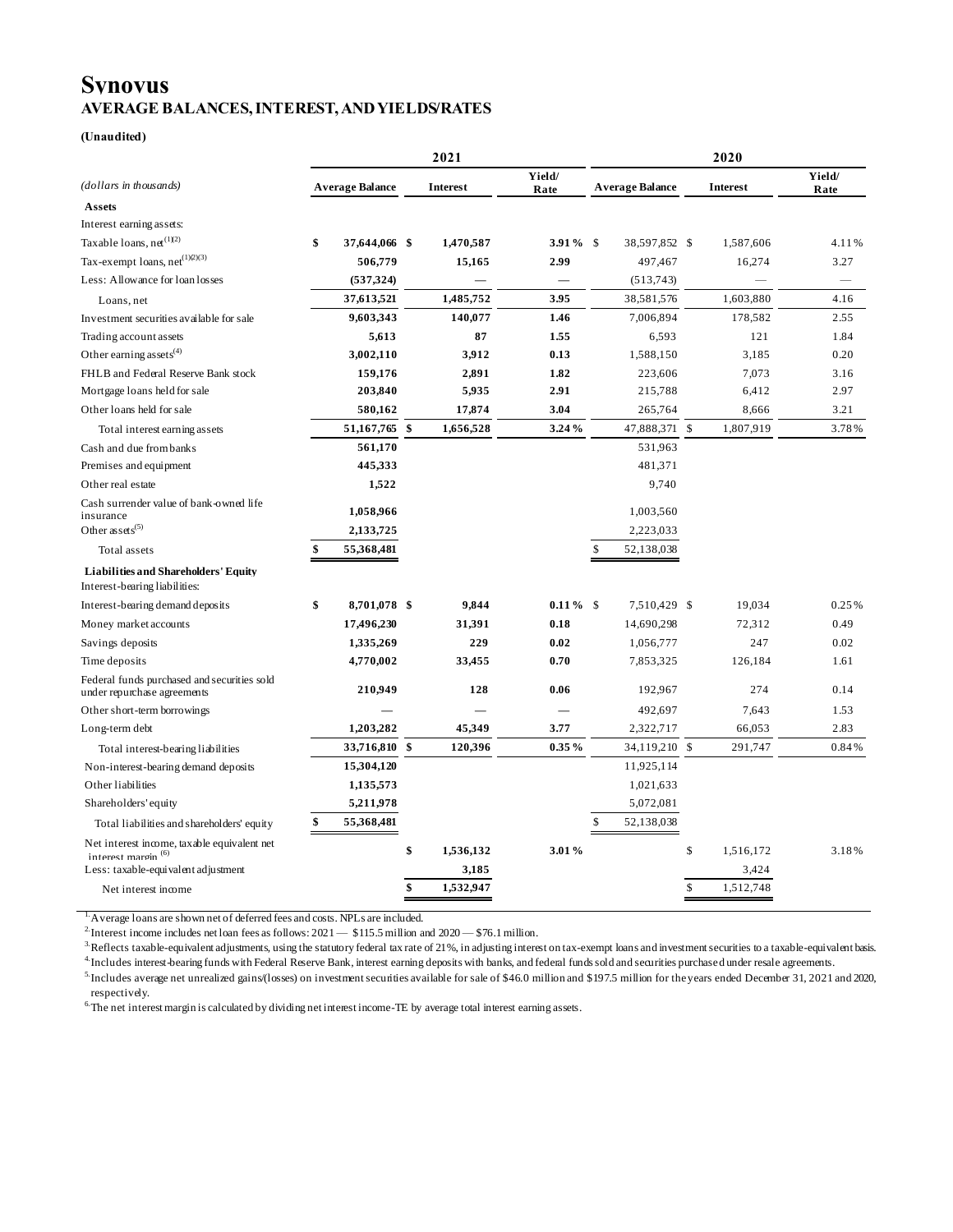## **Synovus AVERAGE BALANCES, INTEREST, AND YIELDS/RATES**

#### **(Unaudited)**

|                                                                               |                           | <b>Fourth Quarter 2021</b> |                 |                |                           | <b>Third Ouarter 2021</b> |          |                          |                           | <b>Fourth Quarter 2020</b> |                |  |  |
|-------------------------------------------------------------------------------|---------------------------|----------------------------|-----------------|----------------|---------------------------|---------------------------|----------|--------------------------|---------------------------|----------------------------|----------------|--|--|
| (dollars in thousands)                                                        | Average<br><b>Balance</b> |                            | <b>Interest</b> | Yield/<br>Rate | Average<br><b>Balance</b> |                           | Interest | Yield/<br>Rate           | Average<br><b>Balance</b> | <b>Interest</b>            | Yield/<br>Rate |  |  |
| Assets                                                                        |                           |                            |                 |                |                           |                           |          |                          |                           |                            |                |  |  |
| Interest earning assets:                                                      |                           |                            |                 |                |                           |                           |          |                          |                           |                            |                |  |  |
| Taxable loans, $net^{(1)(2)}$                                                 | \$37,820,821 \$           |                            | 366,141         | 3.86 %         | \$37,055,648              | - \$                      | 366,554  | 3.84%                    | \$38,379,396 \$           | 383,766                    | 4.04%          |  |  |
| Tax-exempt loans, $ne^{(1)(2)(3)}$                                            | 544,776                   |                            | 4,208           | 3.06           | 478,485                   |                           | 3,505    | 2.91                     | 505,155                   | 3,908                      | 3.08           |  |  |
| Less: Allowance for loan losses                                               | (474, 972)                |                            |                 |                | (514, 828)                |                           |          | $\overline{\phantom{m}}$ | (595, 547)                |                            |                |  |  |
| Loans, net                                                                    | 37,890,625                |                            | 370,349         | 3.88           | 37,019,305                |                           | 370,059  | 3.97                     | 38,289,004                | 387,674                    | 4.03           |  |  |
| Investment securities available for sale                                      | 10,884,571                |                            | 41,447          | 1.52           | 9,876,651                 |                           | 35,876   | 1.45                     | 7,493,822                 | 38,792                     | 2.07           |  |  |
| Trading account assets                                                        | 11,280                    |                            | 42              | 1.50           | 5,192                     |                           | 15       | 1.15                     | 8,496                     | 22                         | 1.03           |  |  |
| Other earning assets $^{(4)}$                                                 | 3,186,271                 |                            | 1,208           | 0.15           | 3,271,501                 |                           | 1,247    | 0.15                     | 2,716,645                 | 708                        | 0.10           |  |  |
| FHLB and Federal Reserve Bank stock                                           | 159,933                   |                            | 919             | 2.30           | 159,741                   |                           | 503      | 1.26                     | 162,537                   | 1,073                      | 2.64           |  |  |
| Mortgage loans held for sale                                                  | 130,786                   |                            | 1,009           | 3.09           | 196,032                   |                           | 1,410    | 2.88                     | 309,278                   | 2,121                      | 2.74           |  |  |
| Other loans held for sale                                                     | 518,992                   |                            | 4,189           | 3.16           | 527,736                   |                           | 4,130    | 3.06                     | 544,301                   | 3,910                      | 2.81           |  |  |
| Total interest earning assets                                                 | 52,782,458                | \$                         | 419,163         | 3.16 %         | 51,056,158                | <sup>\$</sup>             | 413,240  | 3.22%                    | 49,524,083 \$             | 434,300                    | 3.49%          |  |  |
| Cash and due from banks                                                       | 541,788                   |                            |                 |                | 611,783                   |                           |          |                          | 529,447                   |                            |                |  |  |
| Premises and equipment                                                        | 421,577                   |                            |                 |                | 447,046                   |                           |          |                          | 468,208                   |                            |                |  |  |
| Other real estate                                                             | 1,351                     |                            |                 |                | 1,513                     |                           |          |                          | 3,878                     |                            |                |  |  |
| Cash surrender value of bank-owned life<br>insurance                          | 1,067,004                 |                            |                 |                | 1,061,478                 |                           |          |                          | 1,046,216                 |                            |                |  |  |
| Other assets <sup><math>(5)</math></sup>                                      | 2,097,751                 |                            |                 |                | 2,148,282                 |                           |          |                          | 2,262,077                 |                            |                |  |  |
| Total assets                                                                  | \$56,911,929              |                            |                 |                | \$55,326,260              |                           |          |                          | \$53,833,909              |                            |                |  |  |
| <b>Liabilities and Shareholders' Equity</b><br>Interest-bearing liabilities:  |                           |                            |                 |                |                           |                           |          |                          |                           |                            |                |  |  |
| Interest-bearing demand deposits                                              | $$9,165,054$ \$           |                            | 2,238           | $0.10 \%$      | $$8,463,325$ \$           |                           | 2,192    | 0.10%                    | $$8,531,415$ \$           | 3,473                      | 0.16%          |  |  |
| Money market accounts                                                         | 17,842,425                |                            | 6,523           | 0.15           | 17,460,069                |                           | 7,079    | 0.16                     | 16,390,253                | 10,513                     | 0.26           |  |  |
| Savings deposits                                                              | 1,408,858                 |                            | 65              | 0.02           | 1,377,089                 |                           | 60       | 0.02                     | 1,147,667                 | 43                         | 0.01           |  |  |
| Time deposits                                                                 | 4,155,681                 |                            | 5,618           | 0.54           | 4,420,805                 |                           | 6,756    | 0.61                     | 6,338,533                 | 18,078                     | 1.13           |  |  |
| Federal funds purchased and securities sold<br>under repurchase agreements    | 227,664                   |                            | 24              | 0.04           | 202,525                   |                           | 35       | 0.07                     | 174,316                   | 32                         | 0.07           |  |  |
| Other short-term borrowings                                                   |                           |                            |                 |                |                           |                           |          |                          |                           |                            |                |  |  |
| Long-term debt                                                                | 1,203,959                 |                            | 11,498          | 3.82           | 1,203,500                 |                           | 11,465   | 3.81                     | 1,552,791                 | 15,408                     | 3.96           |  |  |
| Total interest-bearing liabilities                                            | 34,003,641                | $\mathbf{s}$               | 25,966          | $0.30 \%$      | 33,127,313 \$             |                           | 27,587   | 0.33%                    | 34,134,975 \$             | 47,547                     | 0.55%          |  |  |
| Non-interest-bearing demand deposits                                          | 16,545,203                |                            |                 |                | 15,755,929                |                           |          |                          | 13,566,112                |                            |                |  |  |
| Other liabilities                                                             | 1,095,112                 |                            |                 |                | 1,171,119                 |                           |          |                          | 1,001,477                 |                            |                |  |  |
| Shareholders' equity                                                          | 5,267,973                 |                            |                 |                | 5,271,899                 |                           |          |                          | 5,131,345                 |                            |                |  |  |
| Total liabilities and shareholders' equity                                    | \$56,911,929              |                            |                 |                | \$55,326,260              |                           |          |                          | \$53,833,909              |                            |                |  |  |
| Net interest income, taxable equivalent net<br>interest maroin <sup>(6)</sup> |                           | \$                         | 393,197         | 2.96 %         |                           | \$                        | 385,653  | 3.01%                    |                           | 386,753<br>S               | 3.12%          |  |  |
| Less: taxable-equivalent adjustment                                           |                           |                            | 884             |                |                           |                           | 736      |                          |                           | 821                        |                |  |  |
| Net interest income                                                           |                           | \$                         | 392,313         |                |                           | \$                        | 384,917  |                          |                           | 385,932<br>\$              |                |  |  |

1.Average loans are shown net of deferred fees and costs. NPLs are included.

 $2$ -Interest income includes net loan fees as follows: Fourth Quarter 2021 — \$24.7 million, Third Quarter 2021 — \$33.2 million, and Fourth Quarter 2020 — \$9.3 million.

<sup>3.</sup>Reflects taxable-equivalent adjustments, using the statutory federal tax rate of 21%, in adjusting interest on tax-exempt loans and investment securities to a taxable-equivalent basis. 4.Includes interest-bearing funds with Federal Reserve Bank, interest earning deposits with banks, and federal funds sold and securities purchased under resale agreements

<sup>5</sup>. Includes average net unrealized gains/(losses) on investment securities available for sale of \$(34.2) million, \$151.5 million, and \$128.5 million for the Fourth Quarter 2021, Third Quarter 2021, and Fourth Quarter 2020, respectively.

 $6$ The net interest margin is calculated by dividing annualized net interest income-TE by average total interest earning assets.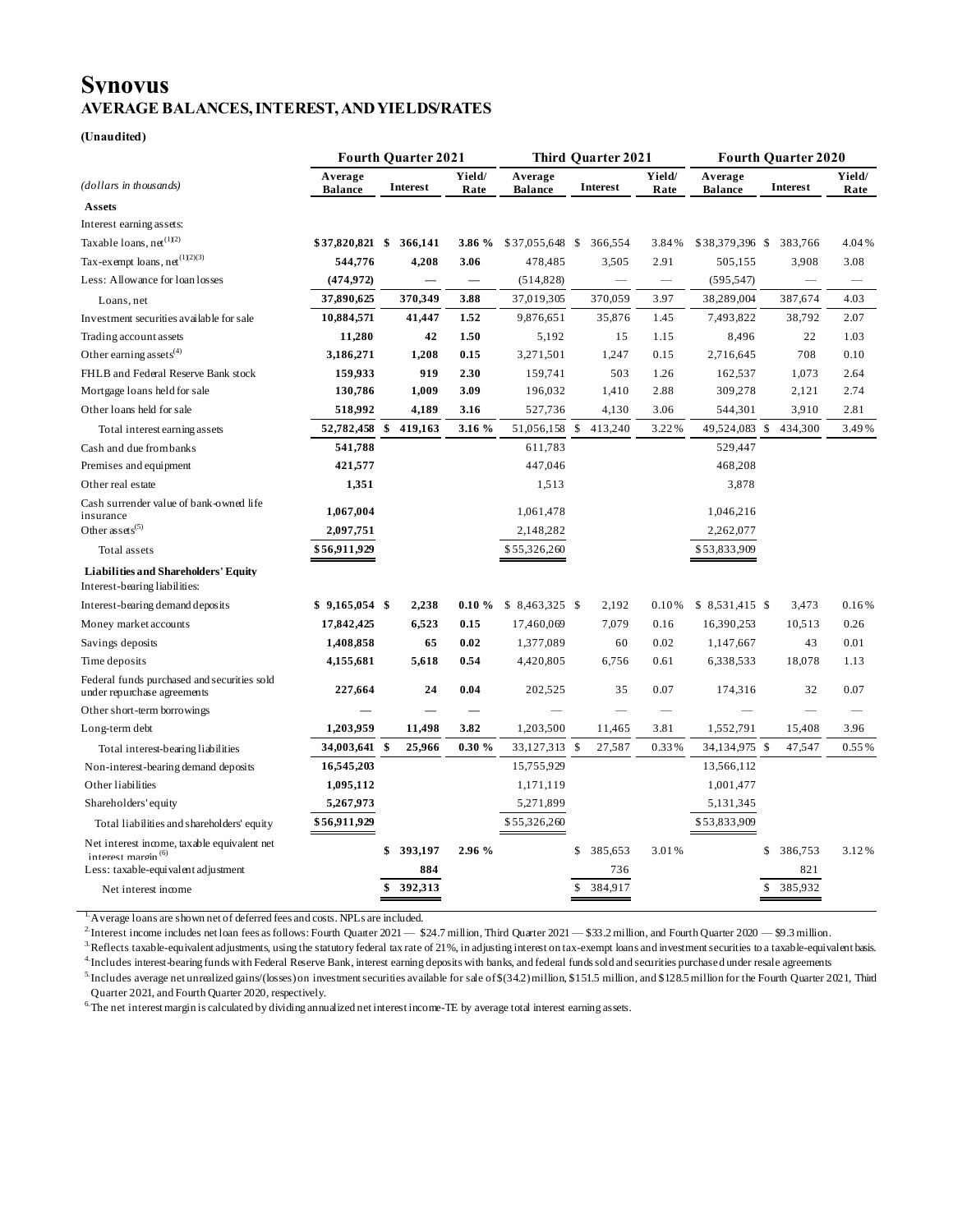### **Synovus LOANS OUTSTANDING BY TYPE (Unaudited)** (Dollars in thousands)

|                                          | <b>Total Loans</b> |                          | <b>Total Loans</b> |                    | Linked<br>Ouarter | <b>Total Loans</b> |                   | Year/Year      |
|------------------------------------------|--------------------|--------------------------|--------------------|--------------------|-------------------|--------------------|-------------------|----------------|
| Loan Type                                |                    | <b>December 31, 2021</b> |                    | September 30, 2021 | % Change          |                    | December 31, 2020 | % Change       |
| Commercial, Financial, and Agricultural  | \$                 | 12,052,475               | \$                 | 11,771,037         | 2 %               | $\mathcal{S}$      | 12,410,152        | (3)%           |
| Owner-Occupied                           |                    | 7,508,686                |                    | 7,163,751          | 5                 |                    | 7,110,016         | 6              |
| <b>Total Commercial &amp; Industrial</b> |                    | 19,561,161               |                    | 18.934,788         | 3                 |                    | 19,520,168        |                |
| Multi-Family                             |                    | 2,129,424                |                    | 2,197,139          | (3)               |                    | 2,190,534         | (3)            |
| Hotels                                   |                    | 1,537,060                |                    | 1,441,414          | 7                 |                    | 1,442,242         | 7              |
| Office Buildings                         |                    | 2,511,058                |                    | 2,341,316          | 7                 |                    | 2,207,744         | 14             |
| Shopping Centers                         |                    | 1,655,465                |                    | 1,570,020          | 5                 |                    | 1,644,519         | -1             |
| Warehouses                               |                    | 801,639                  |                    | 687,496            | 17                |                    | 700,050           | 15             |
| Other Investment Property                |                    | 1,234,509                |                    | 1,211,078          | $\overline{c}$    |                    | 918,290           | 34             |
| <b>Total Investment Properties</b>       |                    | 9,869,155                |                    | 9,448,463          | $\overline{4}$    |                    | 9,103,379         | 8              |
| 1-4 Family Construction                  |                    | 206,881                  |                    | 191,906            | 8                 |                    | 182,981           | 13             |
| 1-4 Family Investment Mortgage           |                    | 438,588                  |                    | 421,968            | 4                 |                    | 445,714           | (2)            |
| <b>Total 1-4 Family Properties</b>       |                    | 645,469                  |                    | 613,874            | 5                 |                    | 628,695           | 3              |
| Commercial Development                   |                    | 102,790                  |                    | 103,512            | (1)               |                    | 130,678           | (21)           |
| <b>Residential Development</b>           |                    | 171,820                  |                    | 186,033            | (8)               |                    | 245,170           | (30)           |
| Land Acquisition                         |                    | 192,256                  |                    | 188,378            | $\overline{c}$    |                    | 217,785           | (12)           |
| <b>Land and Development</b>              |                    | 466,866                  |                    | 477,923            | (2)               |                    | 593,633           | (21)           |
| <b>Total Commercial Real Estate</b>      |                    | 10,981,490               |                    | 10,540,260         | $\overline{4}$    |                    | 10,325,707        | 6              |
| <b>Consumer Mortgages</b>                |                    | 5,069,039                |                    | 5,108,499          | (1)               |                    | 5,513,491         | (8)            |
| Home Equity Lines                        |                    | 1,281,989                |                    | 1,308,254          | (2)               |                    | 1,537,726         | (17)           |
| Credit Cards                             |                    | 299.556                  |                    | 293,026            | 2                 |                    | 281,018           | 7              |
| Other Consumer Loans                     |                    | 2,118,723                |                    | 2,156,203          | (2)               |                    | 1,074,874         | 97             |
| <b>Total Consumer</b>                    |                    | 8,769,307                |                    | 8,865,982          | (1)               |                    | 8,407,109         | $\overline{4}$ |
| Total                                    | \$                 | 39,311,958               | \$                 | 38,341,030         | 3 %               | -S                 | 38,252,984        | 3 %            |

#### **NON-PERFORMING LOANS COMPOSITION**

**(Unaudited)**

(Dollars in thousands)

| (Dollars in thousands)                   | Total<br>Non-performing<br>Loans |                         | Linked<br>Ouarter | Total<br>Non-performing<br>Loans | Year/Year |  |
|------------------------------------------|----------------------------------|-------------------------|-------------------|----------------------------------|-----------|--|
| Loan Type                                | <b>December 31, 2021</b>         | September 30, 2021      | % Change          | December 31, 2020                | % Change  |  |
| Commercial, Financial, and Agricultural  | \$<br>61,787                     | $\mathcal{S}$<br>77,349 | $(20)%$ \$        | 77,386                           | (20)%     |  |
| Owner-Occupied                           | 11,196                           | 13,134                  | (15)              | 20.019                           | (44)      |  |
| <b>Total Commercial &amp; Industrial</b> | 72,983                           | 90,483                  | (19)              | 97,405                           | (25)      |  |
| Multi-Family                             | 2,380                            | 2,396                   | (1)               | 168                              | nm        |  |
| Office Buildings                         | 1,615                            | 2,488                   | (35)              | 1,134                            | 42        |  |
| Shopping Centers                         | 915                              | 932                     | (2)               | 21.082                           | (96)      |  |
| Warehouses                               | 223                              | 302                     | (26)              | 217                              | 3         |  |
| Other Investment Property                | 717                              | 624                     | 15                | 2,030                            | (65)      |  |
| <b>Total Investment Properties</b>       | 5,850                            | 6,742                   | (13)              | 24,631                           | (76)      |  |
| 1-4 Family Construction                  | 55                               | 522                     | (89)              | 1,236                            | (96)      |  |
| 1-4 Family Investment Mortgage           | 4.508                            | 2.364                   | 91                | 2.383                            | 89        |  |
| <b>Total 1-4 Family Properties</b>       | 4.563                            | 2.886                   | 58                | 3.619                            | 26        |  |
| Commercial Development                   | 449                              | 463                     | (3)               | 582                              | (23)      |  |
| <b>Residential Development</b>           | 446                              | 449                     | (1)               | 533                              | (16)      |  |
| Land Acquisition                         | 1,023                            | 1,024                   | -                 | 1,048                            | (2)       |  |
| <b>Land and Development</b>              | 1,918                            | 1,936                   | (1)               | 2,163                            | (11)      |  |
| <b>Total Commercial Real Estate</b>      | 12,331                           | 11,564                  | $\overline{7}$    | 30,413                           | (59)      |  |
| <b>Consumer Mortgages</b>                | 29,078                           | 37,541                  | (23)              | 8,740                            | 233       |  |
| Home Equity Lines                        | 9.760                            | 8.688                   | 12                | 12.145                           | (20)      |  |
| Other Consumer Loans                     | 6.890                            | 7.189                   | (4)               | 2.376                            | 190       |  |
| <b>Total Consumer</b>                    | 45.728                           | 53.418                  | (14)              | 23.261                           | 97        |  |
| Total                                    | 131,042<br>S                     | 155,465<br>- \$         | (16)%             | 151,079                          | (13)%     |  |